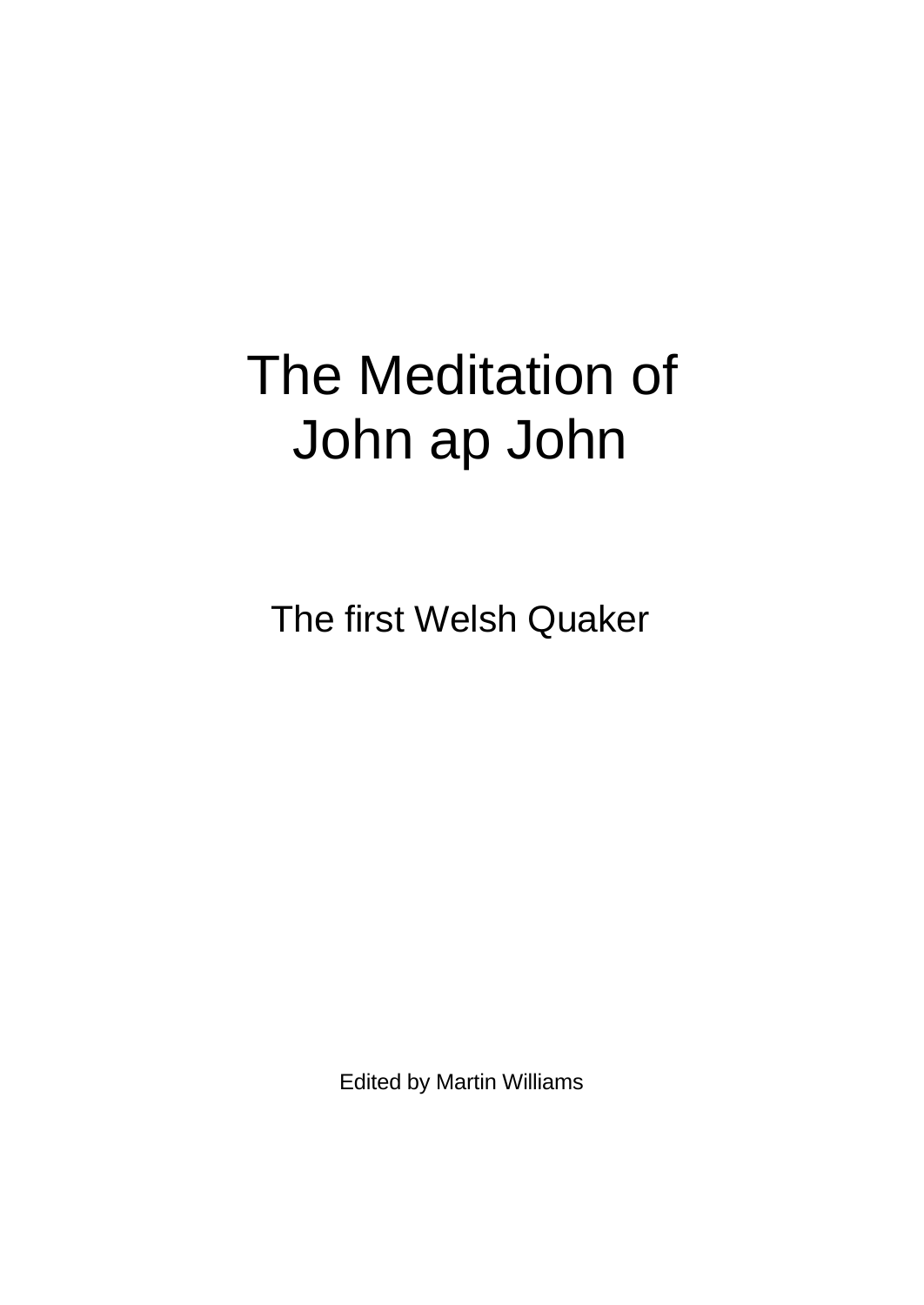## **The Meditation of John ap John, the first Welsh Quaker**

It is generally reckoned that the first Welshman to become a Quaker was John ap John, of Rhuabon, near Wrexham. In his forties, he wrote, briefly but movingly, of "how the Lord hath been dealing with me", in a rare early piece of Welsh Quaker writing that deserves a wider audience. Known as "the meditation of John ap John", this short piece is reproduced here, in its original charming if idiosyncratic spelling, and rendered into modern English spelling, together with some biographical notes.

Little more than notes survive, in fact. His date of birth is uncertain, his death testimony is lost, and the account of his life's work, planned by contemporary Quakers at his death either never materialised or is lost. No portrait exists, and very little writing (though his signature is extant). His charismatic influence, however, was enormous. Biographical data has been painstakingly collated by Quaker scholars, notably William Norris, from a variety of sources, principally the Journals of George Fox, Quakerism's founder.

He was probably born between 1625 and 1630 in Rhuabon near Wrexham in north Wales. He was certainly a native Welsh speaker, a fact that Fox used to his advantage in his travels in Wales. His childhood saw strong Puritan influences and he had been a minister, possibly with the New Model Army, in Anglesey. He was also influenced by the Independent preacher Morgan Llwyd, whose radical views made Llwyd interested in and sympathetic to Quakerism. So much so, that in 1653, he dispatched John ap John and another to investigate. As Fox puts it:

*"But when those Triers came down amongst us, the power of the Lord overcame them, and they were both convinced of the Truth. So they stayed some time with us and then returned to Wales, where afterwards one… whose name was John ap John, abode in the truth and received a part in the ministry, in which he continued faithful."* (Fox, Journal)

Certainly, ap John was with Fox in his first venture into Mid Wales in 1657, ministering in Welsh to those significant numbers who did not speak English at the large and lengthy meeting in Radnorshire. Time and again, Fox's Journal records the difficulties they experienced, and John ap John was constantly in trouble with the authorities. Indeed, he has the dubious honour of being the first Welshman to be recorded in Besse's Book of Sufferings, which records the persecution of the early Quakers. In Swansey in 1655, his "crime" had been to challenge a preacher in Church, after his sermon, as to "whether he was a minister of Christ". This earned him 20 weeks in prison but not the whipping "that the Devil might come out of him" that the priest demanded. He was imprisonned on numerous other occasions.

He was not alone in his sufferings, of course. Many Welsh Quakers were persecuted and this led, from 1681 onwards, to large scale emigrations to the Welsh Tract, William Penn's "Holy Experiment", in what was to become Pennsylvania. Curiously, John ap John (and other notable early Welsh Quakers such as Richard Davies) bought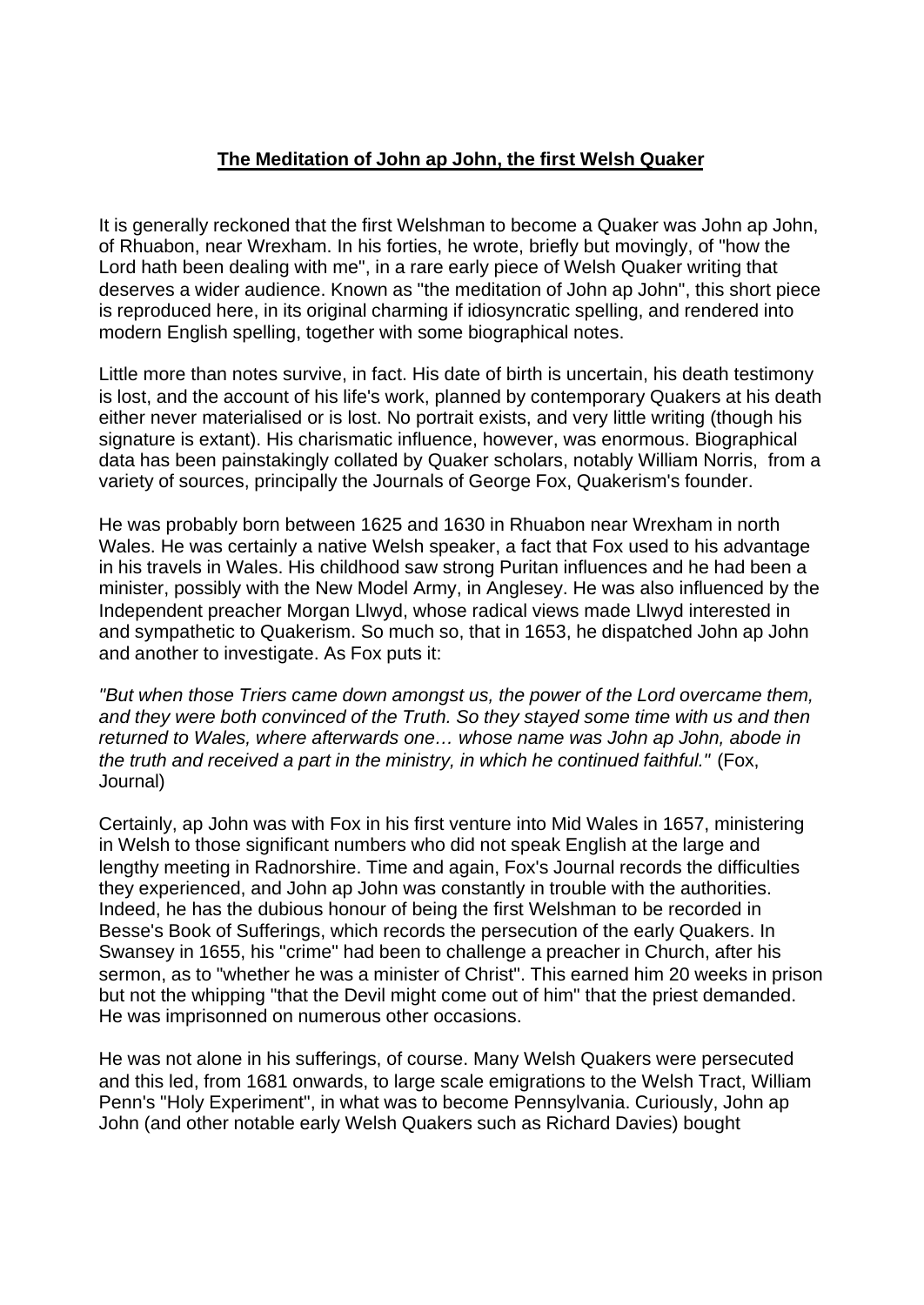substantial amounts of land under this scheme, but never emigrated or even visited. The reasons for this remain obscure.

And so it went on: a constant round of travelling, ministering and persecution. In John's own words:

*"J denied ye paement of tithys, & becos of ye same Denial, i cam to siffer ye loss of corn, hay, lams, peegs, yievs, kids & much thretnings with pikyls and other waes." ("I denied the payment of tithes, and because of the same denial, I came to suffer the loss of corn, hay, lambs, pigs, yewes, kids and much threatening with pitchforks and other ways.")*

No wonder, then, that there is so much power in his reflections, twenty years later, when he was in his forties.

In 1694 his wife Catherine died, and John himself died three years later, on the  $16<sup>th</sup>$  of the Ninth Month, 1697. Curiously, there is no obituary notice in the Meetings records, held in the Staffordshire Register. Norris considers that this can only be the result of a specific request against it. In 1712 London Yearly Meeting, somewhat belatedly, requested local Friends "to collect together such Memorials, Books, and manuscripts as they can find, relating to ye service of our Antient and Faithful Friend, John ap John". Local minutes acknowledge this request but no trace of such a collection, if it was ever established, remains.

Martin Williams 30/5/00

## **Bibliography**

The most thorough single source for John ap John is undoubtedly Norris. Additional sources are given for reference.

| Norris, William | "John ap John and early records of Friends in Wales".<br>Friends Historical Society, Supplement 6. London 1907. |
|-----------------|-----------------------------------------------------------------------------------------------------------------|
| <b>Besse</b>    | The Sufferings of the People called Quakers.                                                                    |
| Davies, Richard | Autobiography of Richard Davies. 1794                                                                           |
| Fox, George:    | Journal. John Nickalls edition, London, 1975                                                                    |
| Griffith, E     | The Friends in Wales. 1895                                                                                      |
| Rees, Mardy     | The Quakers in Wales. Carmarthen 1925                                                                           |